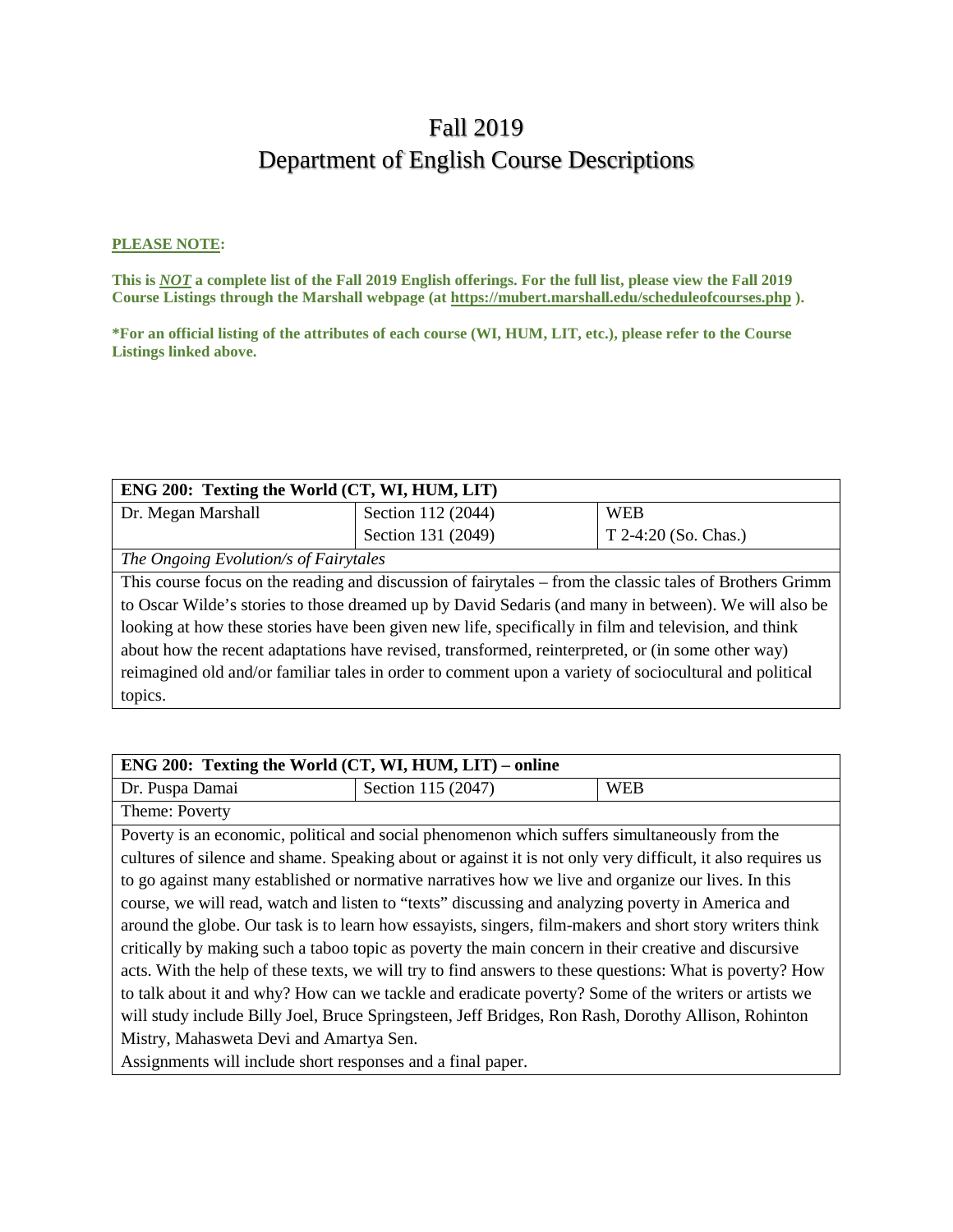## **ENG 200: Texting the World (CT, WI, HUM, LIT) – online**  Prof. Abby Daniel Section 116 (2048) WEB - 2<sup>nd</sup> 8 weeks Theme: Spooky: An exploration of Monsters in Culture What scares you? What is fear and why does it hold so much power over us? Why do we fear monsters? Do we create our monsters or are they us? This course will bring together literary and nonliterary texts to explore the concepts of monsters in culture. We will explore the considerations of the monster as a symbol, revealing and reflecting cultural desires, values, and concerns. We will also explore why humans need the monstrous and why they are curious about the monsters that hide in the shadows. Coursework will include performing close readings, writing reading responses, evaluating critical articles, completing rough drafts, participating in peer review, and writing three major papers/projects.

| ENG 200H: Texting the World (Honors) (WI, CT, LIT, HUM)                                                  |                                                             |             |  |
|----------------------------------------------------------------------------------------------------------|-------------------------------------------------------------|-------------|--|
| Prof. Abby Daniel                                                                                        | Section 103 (2052)                                          | MW 2-3:15pm |  |
|                                                                                                          | Theme: That's Absurd: An Exploration of the Human Condition |             |  |
| Have you ever wondered why am I here? What is my purpose in the world? Who am I? This course             |                                                             |             |  |
| will examine several sources of literary and non-literary texts and consider how themes are represented. |                                                             |             |  |
| This course will explore absurdism and existentialist views about who we are, our place in the world,    |                                                             |             |  |
| and who we should be in that world while analyzing the way these views are conveyed. We will look at     |                                                             |             |  |
| various attempts related to existential thoughts and absurdism through plays, poems, stories, and        |                                                             |             |  |

movies. This class brings together literary and non-literary texts and considers how a theme plays out in various texts through evaluation, analysis, and creation of said texts. Coursework will include performing close readings, writing reading responses, evaluating critical articles, completing rough drafts, participating in peer review, and writing three major papers/projects.

| <b>ENG 204: Writing for the Workplace (WI)</b> |                    |                   |
|------------------------------------------------|--------------------|-------------------|
| Prof. Amine Oudghiri-Otmani                    | Section 104 (2082) | TR $9:30 - 10:45$ |
|                                                | Section 105 (2083) | TR $11 - 12:15$   |
|                                                | Section 107 (2085) | TR $12:30 - 1:45$ |

The primary goal of English 204 is to develop and practice basic writing that is focused on the styles and forms used in the workplace. To do so, students must use critical thinking as well as build on the elements of audience and purpose in their respective interactions with co-workers, customers, and clients (to name just a few). In this class, writing will be approached as a transaction method to help build relations with the intended audience.

To focus our path toward these goals, we will work on a plethora of business writing projects (small and major), including (but not limited to) email, letter, memorandum, recommendation report, and formal proposal. Besides exploring examples of these artifacts in class, students will produce business documents of their own as well as engage in research to produce longer business documents like reports and formal proposals.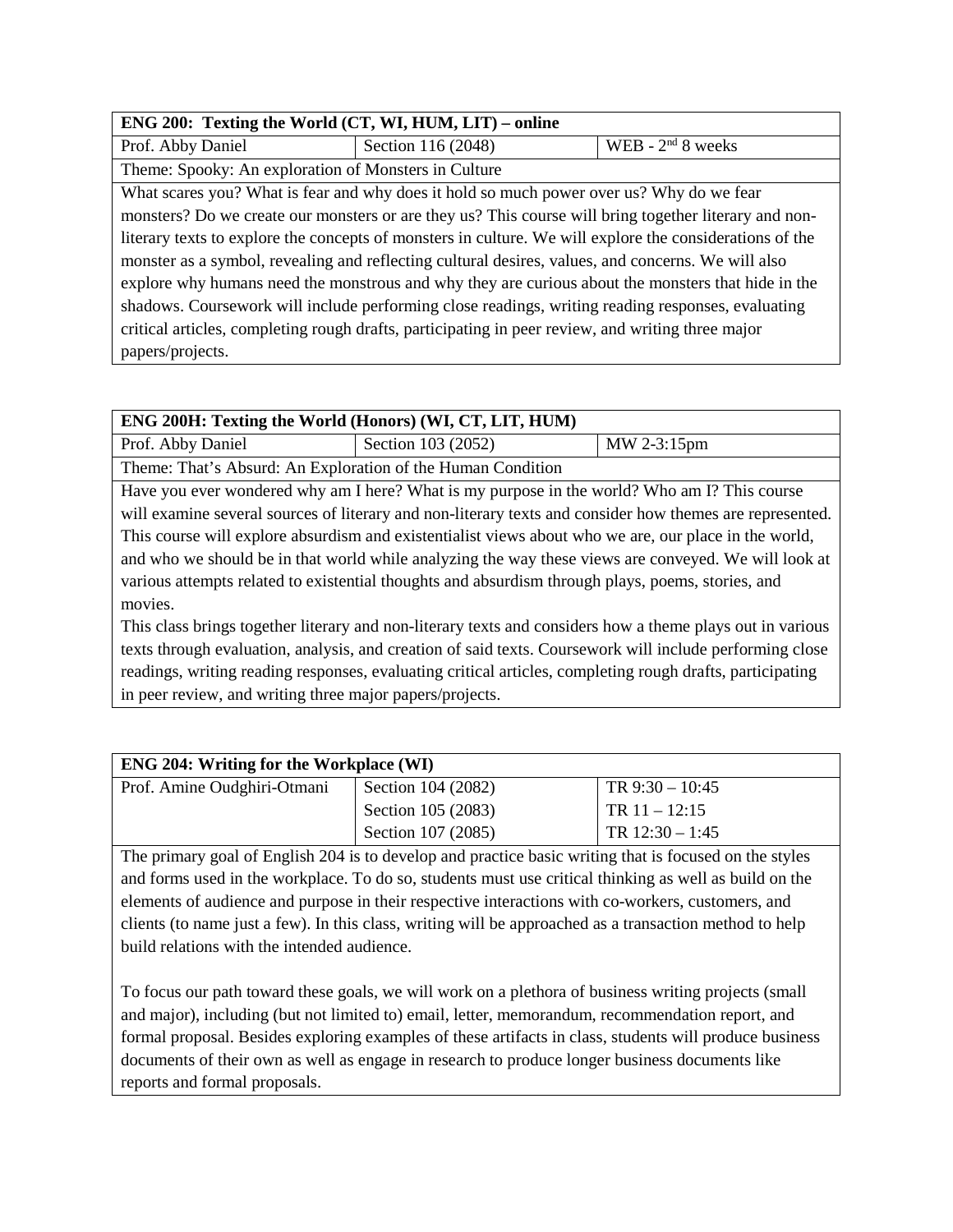| ENG 205: Popular Literature (CT, HUM, LIT, WI) – online                                                |                    |            |
|--------------------------------------------------------------------------------------------------------|--------------------|------------|
| Dr. Jim Riemer                                                                                         | Section 101 (2088) | <b>WEB</b> |
| Theme: Tales of Adventure                                                                              |                    |            |
| Danger! Intrigue! Evil Sorcery! Ancient artifacts! Strange Lands! Death-defying escapes! Intergalactic |                    |            |
| battles! Prepare to travel the world pursuing excitement and adventure. In this class you will be      |                    |            |
| reading, discussing, and writing about a range of popular literary texts in the popular genre of       |                    |            |

adventure fiction. You will be examining how these texts relate to the historical, cultural contexts in which they were written and how they are both a reflection of and reaction to those contexts. You will be examining how these texts reflected and shaped popular ideas about cultural interaction, about gender, about nature and "civilization," as well as examining the conventions and techniques of the adventure genre. The main assignments will include online discussion boards, several literary analysis paragraphs, a literary analysis essay, and a web site project.

| ENG 210: Autobiography & Memoir (HUM, LIT, WI) |                                    |             |
|------------------------------------------------|------------------------------------|-------------|
| Dr. Rachael Peckham                            | Section 101 (2090)                 | $MW 2-3:15$ |
|                                                | Section 102 (2091)                 | TR 11-12:15 |
| ____                                           | $\sim$ $\sim$ $\sim$ $\sim$ $\sim$ | .           |

This course involves the close study of autobiography and memoir. Specifically we'll be examining the contemporary forms of flash nonfiction, such as the *micro-memoir* and book-length essay. Along the way, we'll study contemporary works like Sarah Manguso's *300 Arguments;* Susanna Kaysen's *Girl, Interrupted*; and Beth Ann Fennelly's *Heating & Cooling: 52 Micro-Memoirs*, in addition to select works published in *Brevity: A Journal of Concise Literary Nonfiction.* In conjunction with their exploration of these flash forms, students will compose a collection of "snapshots"—short autobiographical stories or essays totaling no more than 750 words each.

| ENG 211: Science Fiction (WI, LIT, HUM) – online                                                      |                                                                                                            |            |
|-------------------------------------------------------------------------------------------------------|------------------------------------------------------------------------------------------------------------|------------|
| Dr. Jim Riemer                                                                                        | Section 102 (2093)                                                                                         | <b>WEB</b> |
|                                                                                                       | Aliens! Spaceships! Time Travel! Cyborgs! Alternate history! Prepare to explore the many worlds and        |            |
|                                                                                                       | dimensions of science fiction. In this class you will be reading, discussing, and writing about a range of |            |
| science fiction texts, from classics to the contemporary. While the texts you will be reading treat a |                                                                                                            |            |
| range of themes and issues, we will be giving particular focus to how those texts develop themes and  |                                                                                                            |            |
| address issues related to the interaction between cultures, the danger and benefits of science and    |                                                                                                            |            |
| technology, and ideas about gender, as well as examining the conventions and techniques of the        |                                                                                                            |            |
|                                                                                                       | science fiction genre. The main assignments will include informal individual writing and critical          |            |
|                                                                                                       | thinking activities, online discussion boards, two literary analysis essays, and a web page project.       |            |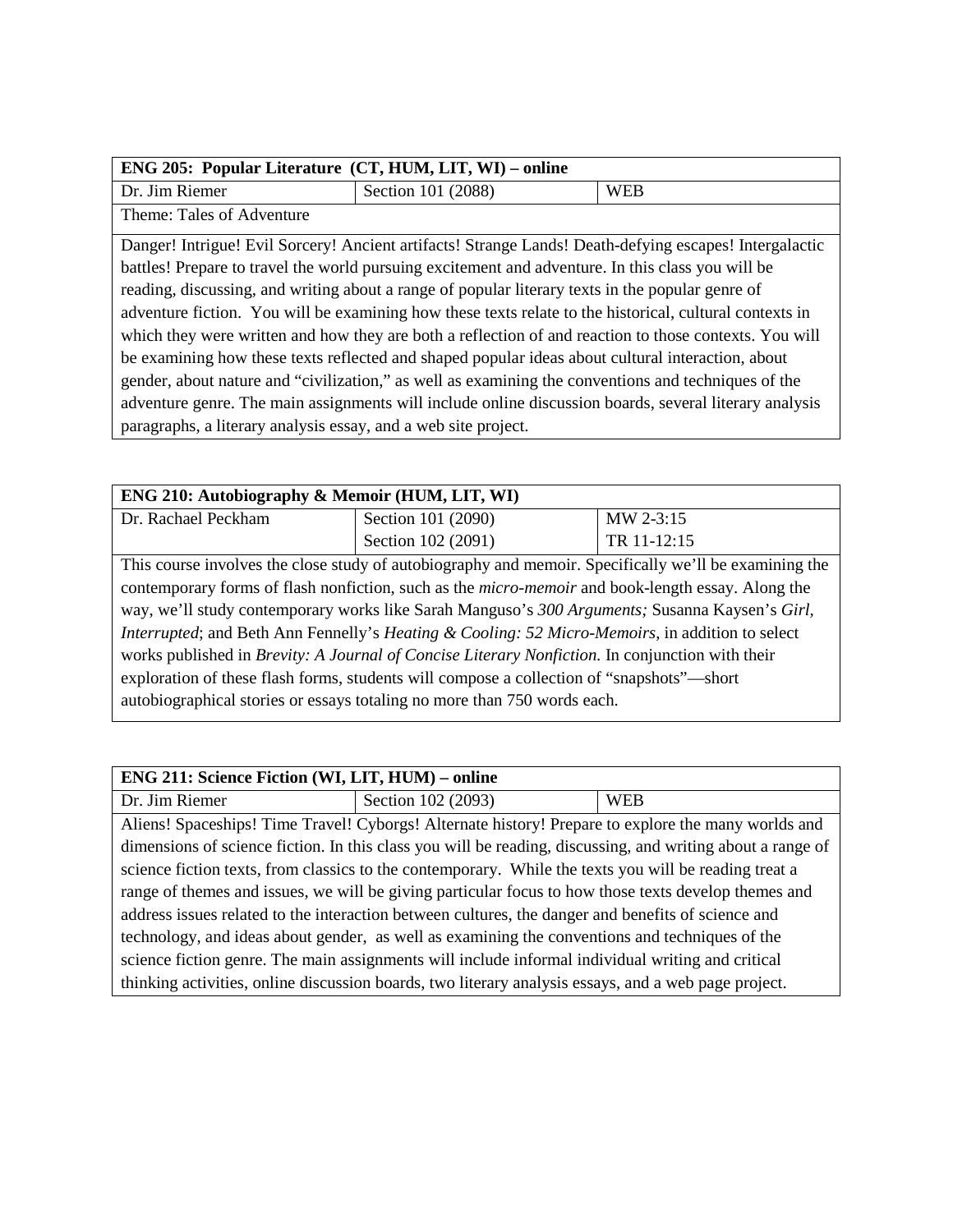## **ENG 214: Introduction to Comics (WI, LIT, HUM) – online**

| Dr. Jim Riemer                                                                                      | Section 102 (2095)                                                                                           | <b>WEB</b> |
|-----------------------------------------------------------------------------------------------------|--------------------------------------------------------------------------------------------------------------|------------|
|                                                                                                     | In this class you will be reading, discussing, and writing about comics and graphic narratives. You will     |            |
|                                                                                                     | be learning to analyze the visual and graphic narrative techniques in these texts and how those              |            |
|                                                                                                     | techniques are used by the writers and artists to develop characters, illustrate conflicts, create suspense, |            |
| and develop themes. While the comics and graphic narrative you will be reading treat a range of     |                                                                                                              |            |
| themes and issues, we will be giving particular focus to how those texts develop themes and address |                                                                                                              |            |
|                                                                                                     | issues related to the depiction of violence, gender roles, and ideas about justice. The readings will        |            |
|                                                                                                     | include reading comics featuring Batman, Jonah Hex, Hawkeye, and the Green Turtle, as well as a              |            |
|                                                                                                     | graphic novel of your choice. The main assignments will be online discussion boards, two literary            |            |
|                                                                                                     | analysis paragraphs, a literary analysis essay, and a PowerPoint slideshow project.                          |            |

| ENG 215: Good Novels (WI, LIT)                                                                     |                                                                                                         |              |
|----------------------------------------------------------------------------------------------------|---------------------------------------------------------------------------------------------------------|--------------|
| Dr. Forrest Roth                                                                                   | Section 101 (2096)                                                                                      | TR 2:00-3:15 |
| THEME: CONTEMPORARY ANTI-NOVELS                                                                    |                                                                                                         |              |
|                                                                                                    | The novel form has perhaps always resembled the problem child of formal literature: often underfed or   |              |
|                                                                                                    | overstuffed, consistently lumbering, filled with various characters and situations that sometime add up |              |
|                                                                                                    | but seldom reflect a perfect, satisfying whole narrative that finishes. However, there have been many   |              |
|                                                                                                    | novelists in the subversive tradition of Sterne's Tristram Shandy, Cervantes' Don Quixote and Joyce's   |              |
|                                                                                                    | Ulysses who opted to devise playful strategies working against such contrivances to better explore the  |              |
| novel's creative and more sophisticated possibilities. For this survey course, we will read six    |                                                                                                         |              |
| contemporary novels spanning a little over three decades that are notable for the vastly different |                                                                                                         |              |
|                                                                                                    | approaches they take in their respective attempts, allowing us the opportunity to discuss the true      |              |
|                                                                                                    | potential of the form as well as the changing relationship between good novels and today's readers:     |              |
| Ishmael Reed, Mumbo Jumbo (1972); Walter Abish, Alphabetical Africa (1974); Renata Adler,          |                                                                                                         |              |
|                                                                                                    | Speedboat (1976); Italo Calvino, If on a winter's night a traveler (1979); Gordon Lish, Peru (1986);    |              |
| Mary Robison, Why Did I Ever (2001).                                                               |                                                                                                         |              |

| <b>ENG 221: Postcolonial Literature (WI, MC, LIT)</b>                                                |                                                                                                     |             |
|------------------------------------------------------------------------------------------------------|-----------------------------------------------------------------------------------------------------|-------------|
| Dr. Puspa Damai                                                                                      | Section 101 (2097)                                                                                  | TR 2-3:15pm |
| <b>Theme: Short Stories</b>                                                                          |                                                                                                     |             |
|                                                                                                      | ENG 221 will look at short stories written by post/colonial writers such as Chinua Achebe, Margaret |             |
|                                                                                                      | Atwood, Rudyard Kipling, Salman Rushdie, Mahasweta Devi, and Jamaica Kincaid. Our goal is to find   |             |
| answers in their short stories to such big questions as: What is colonialism? How does colonialism   |                                                                                                     |             |
| affect the colonizer and the colonized? What is the relationship between language or aesthetics and  |                                                                                                     |             |
| politics? How do creative writers respond to colonialism? Why do postcolonial writers write back?    |                                                                                                     |             |
| Why should we care about postcolonial literature in Appalachia? We will also read a few short essays |                                                                                                     |             |
| to familiarize ourselves with the theoretical school of postcolonialism. Above all, our goal in this |                                                                                                     |             |
| course is to enjoy and celebrate one of the timeless cultural and literary phenomena: storytelling.  |                                                                                                     |             |
| Assignments will include short response papers, presentations and one analytical paper.              |                                                                                                     |             |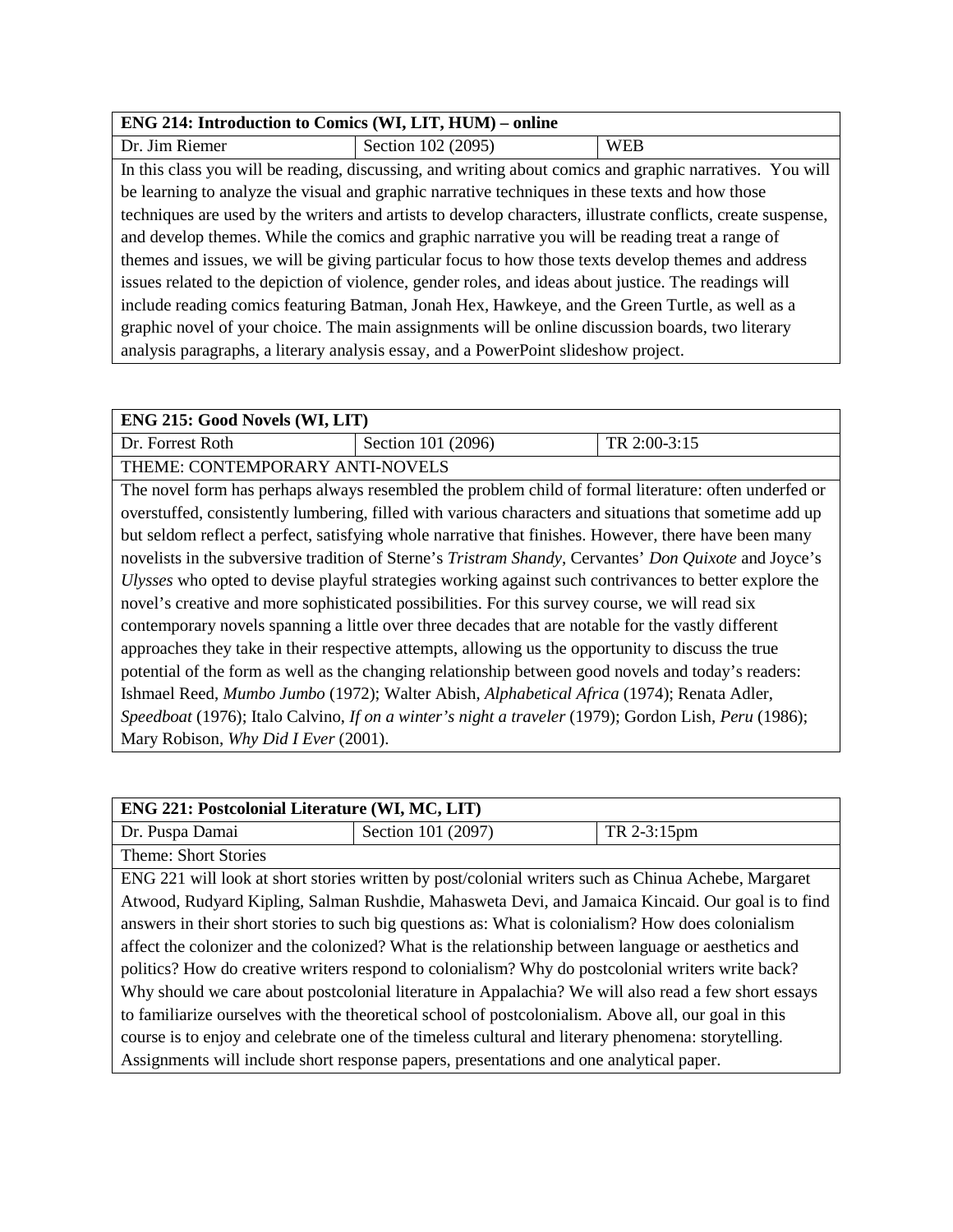| ENG 232: Good Films (WI, LIT)                                                                           |                                                                                                                     |                 |
|---------------------------------------------------------------------------------------------------------|---------------------------------------------------------------------------------------------------------------------|-----------------|
| Dr. Britton Lumpkin                                                                                     | Section 101 (2099)                                                                                                  | MW 2:00-3:15 pm |
| Marvel Cinematic Universe                                                                               |                                                                                                                     |                 |
|                                                                                                         | With the release of <i>Iron Man</i> in 2008 through its recent success with <i>Black Panther</i> and <i>Captain</i> |                 |
|                                                                                                         | <i>Marvel</i> , Marvel Studios has shown itself many times over to be a domestic and international box-office       |                 |
| juggernaut with its series of interconnected superhero films that form the Marvel Cinematic Universe    |                                                                                                                     |                 |
| (MCU). Given the enormous popularity of these films, it is perhaps a good time to consider their        |                                                                                                                     |                 |
| significance and influence on the current cultural landscape. We will be examining the interconnected   |                                                                                                                     |                 |
| MCU in terms of adaptation, genre, audience reception, digital technology, gender, race, and the series |                                                                                                                     |                 |
| in relation to post 9/11 cinema. In addition to learning film terms and cinematic technique over the    |                                                                                                                     |                 |
|                                                                                                         | course of the semester, students will also examine some of the comic books that have inspired these                 |                 |
| films.                                                                                                  |                                                                                                                     |                 |

| ENG 232: Good Films (WI, LIT, Film Studies)                                                              |                    |                                                                                                   |
|----------------------------------------------------------------------------------------------------------|--------------------|---------------------------------------------------------------------------------------------------|
| Dr. Walter Squire                                                                                        | Section 102 (2100) | TR 11:00-12:15                                                                                    |
|                                                                                                          | Section 103 (2101) | TR 2:00-3:15                                                                                      |
|                                                                                                          |                    | This course will focus upon popular film genres such as Westerns, musicals, social problem films, |
| slapstick, romantic comedy, horror, science fiction, and action blockbusters. The histories and          |                    |                                                                                                   |
| conventions of each of these genres (and possibly more) will explored. Furthermore, the class will       |                    |                                                                                                   |
| consider how American history has influenced changes within each genre, and reasoning for changes in     |                    |                                                                                                   |
| popularity of genres over time will be assessed. Readings from the assigned text An Introduction to Film |                    |                                                                                                   |
| Genres, by Lester Friedman and David Desser, will be supplemented by select feature-length films as      |                    |                                                                                                   |
| well as by numerous short films and clips from additional feature-length films. Assignments will include |                    |                                                                                                   |
| low-, medium-, and high-stakes writing (various in-class exercises, viewing responses to assigned        |                    |                                                                                                   |

feature-length films, and a longer genre analysis of a film) as well as quizzes and a final exam.

| ENG 232: Good Films (WI, LIT) – online                                                                  |                                                                                                         |                         |
|---------------------------------------------------------------------------------------------------------|---------------------------------------------------------------------------------------------------------|-------------------------|
| Dr. Britton Lumpkin                                                                                     | Section 105 (2103)                                                                                      | WEB - $2nd$ Eight Weeks |
| Adventures in Film Genre                                                                                |                                                                                                         |                         |
|                                                                                                         | Our focus for this film course will be on some of the major cinematic films genres such as the musical, |                         |
| melodrama, horror, the western, the thriller, the romantic comedy, film noir, and the screwball comedy. |                                                                                                         |                         |
| These genres have influenced contemporary films in numerous ways and are worth exploring. In            |                                                                                                         |                         |
| addition to acquiring a working knowledge of film terms and film technique, the class will examine      |                                                                                                         |                         |
| these film genres and the various messages (both positive and negative) these genres convey to          |                                                                                                         |                         |
| viewers. Issues regarding gender, race, class, nationhood, humanity, morality, family, justice, and     |                                                                                                         |                         |
| humor will be just a few of the subjects that we may end up exploring over the course of the            |                                                                                                         |                         |
| intersession when watching and discussing these films.                                                  |                                                                                                         |                         |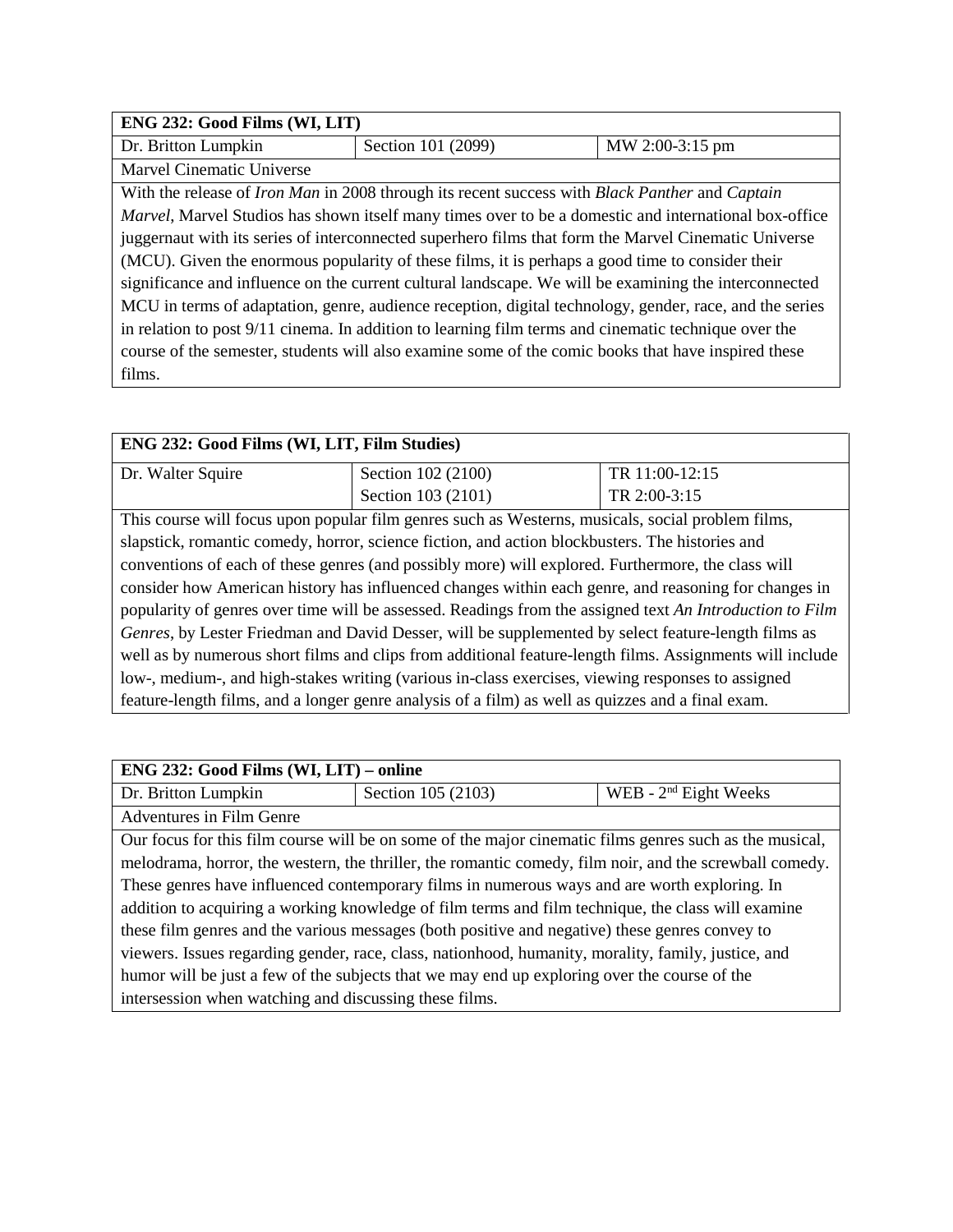| <b>ENG 240: African American Literatures (WI, LIT)</b>                                                   |                                                                                                          |               |
|----------------------------------------------------------------------------------------------------------|----------------------------------------------------------------------------------------------------------|---------------|
| Dr. Joel Peckham JR                                                                                      | Section 101 (2104)                                                                                       | TR 9:30-10:45 |
|                                                                                                          |                                                                                                          |               |
|                                                                                                          | African American Literatures is a writing intensive literature course in which students will explore the |               |
|                                                                                                          | work of both canonical and non-canonical African American poets, essayists, fiction writers and          |               |
|                                                                                                          | playwrights through the lens of "aberrant" texts—dangerous works that probe and push the cultural        |               |
| boundaries of what is American Literature and what is America, exposing what is glorious and             |                                                                                                          |               |
| grotesque, beautiful and tragic in this vibrant and rich body of literature extending from Jean Toomer's |                                                                                                          |               |
| Cane to Jesmyn Ward's Salvage the Bones. Students will engage with these texts through assignments       |                                                                                                          |               |
| that ask them to explore the literature within a cultural and historical context, examining how these    |                                                                                                          |               |
| writers and their works, resist, shape and are shaped by the beliefs, codes, events and forces that      |                                                                                                          |               |
| surround them. In so doing Writers explored will include Ernest Gaines, Claudia Rankine, Langston        |                                                                                                          |               |
|                                                                                                          | Hughes, Quincy Troupe, Ralph Ellison, Audre Lorde and many others                                        |               |

| <b>ENG 240: African American Literatures (WI, LIT) – online</b>                                              |                                                                                                         |            |
|--------------------------------------------------------------------------------------------------------------|---------------------------------------------------------------------------------------------------------|------------|
| Dr. John Young                                                                                               | Section 102 (2105)                                                                                      | <b>WEB</b> |
|                                                                                                              | This course will ask what makes African American literature "African American," from the Jim Crow       |            |
|                                                                                                              | era to the age of Obama (and beyond), by investigating a range of classic and contemporary texts that   |            |
| focus on the enduring impact of slavery on American culture. We will begin with <i>Clotel</i> , a 19th-      |                                                                                                         |            |
| century novel written in response to rumors (confirmed in the late 20th century) of Thomas Jefferson's       |                                                                                                         |            |
| children with one of his slaves, and end with <i>Citizen</i> , a 2014 collection of prose poems, essays, and |                                                                                                         |            |
| photographs that analyze social perceptions of race in an ostensibly "post-black" era. Other readings        |                                                                                                         |            |
| will include a Harlem Renaissance portrait of the phenomenon of racial passing; a time-travel novel,         |                                                                                                         |            |
|                                                                                                              | Kindred; and arguably the most important movie of the 1980s, Spike Lee's <i>Do the Right Thing</i> , in |            |
|                                                                                                              | addition to several shorter stories, essays, and poems. Requirements include weekly responses, which    |            |
| will serve as the basis for a longer critical paper, and two exams.                                          |                                                                                                         |            |

| ENG 242: Women Writers (HUM, WI, LIT, WS)                                                                   |                                                                                                  |               |
|-------------------------------------------------------------------------------------------------------------|--------------------------------------------------------------------------------------------------|---------------|
| Dr. Jana Tigchelaar                                                                                         | Section 101 (2107)                                                                               | MW 2-3:15     |
|                                                                                                             | Section 102 (2108)                                                                               | TR 9:30-10:45 |
| Haunted Women in North American Literature                                                                  |                                                                                                  |               |
|                                                                                                             | This course will study texts by North American women writers that portray hauntings, ghosts, and |               |
| other spectral details. We will use this gothic lens to examine texts by authors of various racial, ethnic, |                                                                                                  |               |
| and class backgrounds, working to understand what the ghostly or supernatural tells us about women's        |                                                                                                  |               |
| experiences in literature. Our readings may include Shirley Jackson's The Haunting of Hill House,           |                                                                                                  |               |
| Toni Morrison's Beloved, Marilynne Robinson's Housekeeping, and Margaret Atwood's Alias Grace,              |                                                                                                  |               |
| along with other shorter works. We will practice critical thinking, reading, and writing skills             |                                                                                                  |               |
| throughout the course, producing a number of shorter response papers, a longer project that combines        |                                                                                                  |               |
| analysis and creativity, and other assignments.                                                             |                                                                                                  |               |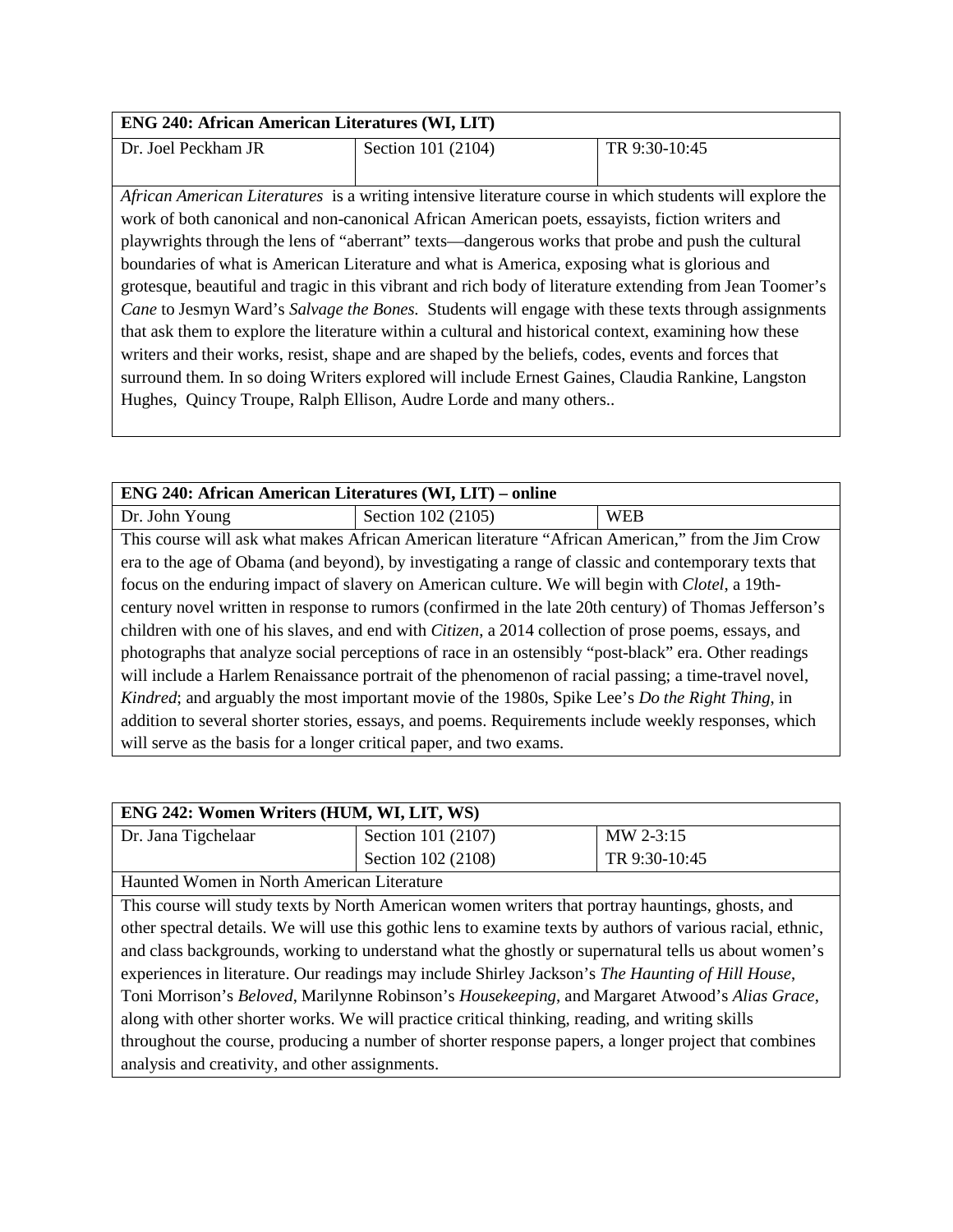| ENG 242: Women Writers (HUM, WI, LIT, WS)                                                                           |                                                                                                      |           |
|---------------------------------------------------------------------------------------------------------------------|------------------------------------------------------------------------------------------------------|-----------|
| Dr. Hilary Brewster                                                                                                 | Section 103 (2109)                                                                                   | TR 4-5:15 |
|                                                                                                                     |                                                                                                      |           |
|                                                                                                                     | The world continues to resemble a dumpster fire. This class aims to counteract the rage and misogyny |           |
| with humor. We will be examining a contemporary, oft-overlooked genre of writing and texts: the ones                |                                                                                                      |           |
| that are funny! We will look at women's role in comedy (standup, sketch, sitcom, and memoir) as it has              |                                                                                                      |           |
| evolved in 20 <sup>th</sup> century America while considering issues of gender, sexuality, race, ethnicity, ethics, |                                                                                                      |           |
| and culture with regard to creation and analysis. In so doing, students will understand the complex role            |                                                                                                      |           |
| humor and comedy plays in society and why it is actually essential. If nothing else, students will be               |                                                                                                      |           |
| able to write funnier retorts to the MRAs they encounter on Twitter.                                                |                                                                                                      |           |

| ENG 263: Intro to Digital Literary Studies (WI, HUM, LIT)                                                |                                                                                                       |          |
|----------------------------------------------------------------------------------------------------------|-------------------------------------------------------------------------------------------------------|----------|
| Prof. Ian Nolte                                                                                          | Section 101 (2110)                                                                                    | M 6:30-9 |
|                                                                                                          | Do you have favorite book you want to examine over and over? Do you want think, analyze, and write    |          |
|                                                                                                          | about video games? Are you interested in editing digital media? This course examines and explores the |          |
| field of Digital Literary Studies from three perspectives. We will explore how digital tools can "read"  |                                                                                                       |          |
| texts in new ways—probing and examining traditional texts with computational software. We will           |                                                                                                       |          |
| explore literary texts that are "born digital"—examining how we analyze and write about interactive      |                                                                                                       |          |
| texts and pieces of digital literature, such as video games. And we will create digital texts—developing |                                                                                                       |          |
| our skills as digital writers through the genre of the video editing.                                    |                                                                                                       |          |

| <b>ENG 280 / DH 201: Introduction to Digital Humanities (WI)</b>                                       |                    |               |  |
|--------------------------------------------------------------------------------------------------------|--------------------|---------------|--|
| Dr. Stefan Schöberlein                                                                                 | Section 101 (1862) | TR 12:30-1:45 |  |
| This class, broadly speaking, focuses on the scholarly study of human culture using digital methods    |                    |               |  |
| and technologies. Together, we will figure out what is meant by "digital humanities," sample tools and |                    |               |  |
| projects from the field, and get to know digital humanists working at Marshall. No prior experience    |                    |               |  |
| with coding, data analysis or digital design is required. This class severs as the introduction to the |                    |               |  |
| interdisciplinary digital humanities minor but is open to anyone interested.                           |                    |               |  |

| <b>ENG 344: Introduction to Film Studies (WI, HUM, LIT, Film Studies)</b> |                    |           |
|---------------------------------------------------------------------------|--------------------|-----------|
| Ian Nolte                                                                 | Section 101 (2112) | MW 2-3:15 |
|                                                                           | Section 103 (2114) | MW 4-5:15 |

In this course, we will examine film as a literary text. How are stories told in film? What do they say about our world? We will examine technical aspects of film form—the craft and technique of making movies. We will also explore the history of film—its evolution as an art form. We will look at films as cultural documents—artifacts that can help us understand the world and its cultures. Students will work on their skills as writers, analyzing film from different perspectives. What purpose or role do films play in our lives? What filmmakers and technical innovations have influenced cinema? How have films and their stories changed over time? How do films provide us with insight into culture?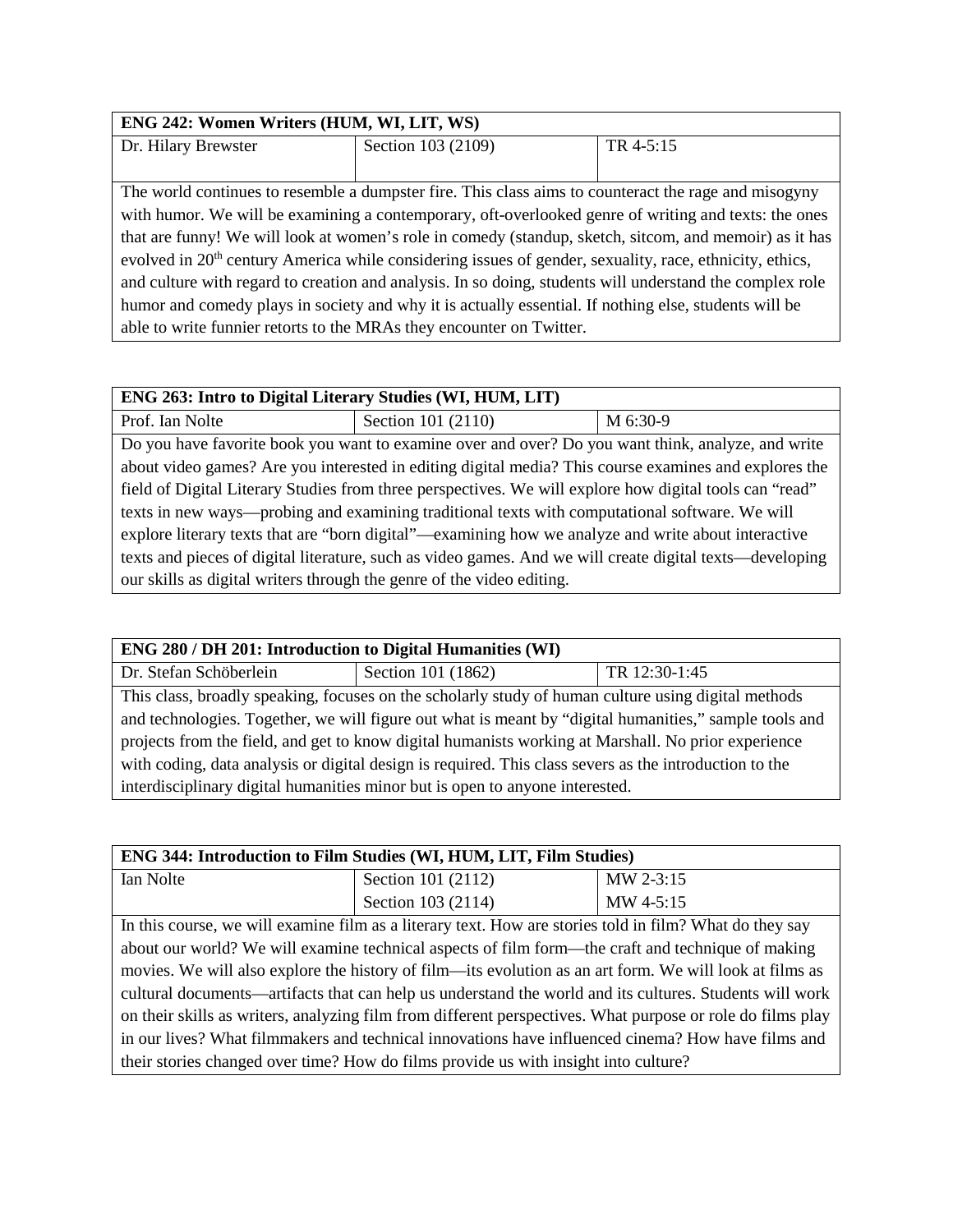#### **ENG 344: Introduction to Film Studies (WI, LIT, Film Studies)**

| Dr. Walter Squire                                                                                                | Section 102 (2113) | TR 9:30-10:45                                                                                         |
|------------------------------------------------------------------------------------------------------------------|--------------------|-------------------------------------------------------------------------------------------------------|
|                                                                                                                  |                    | Have you ever wondered how films are made? How do flashes of light accompanied by sound work          |
|                                                                                                                  |                    | together to produce riveting stories, some so enchanting that we watch them over and over again? This |
| course will focus upon film form, the artistry that produces the magic of movies. After devoting several         |                    |                                                                                                       |
| weeks to an examination of the elements of film form--mise-en-scène, cinematography, editing, and                |                    |                                                                                                       |
| sound—we will then shift our attention to international film history to provide a fuller picture of the          |                    |                                                                                                       |
| possibilities of cinematic art. Readings from the assigned text <i>Looking at Movies</i> , by Richard Barsam and |                    |                                                                                                       |
| David Monahan, will be supplemented by selected American and international films. Assignments will               |                    |                                                                                                       |
| include low-, medium-, and high-stakes writing (various in-class exercises, weekly viewing responses to          |                    |                                                                                                       |
| films, and a formal analysis of a short film) as well as quizzes and a final exam.                               |                    |                                                                                                       |

### **ENG 350: Intro to Textual Analysis (WI, Digital Humanities)** Dr. John Young Section 101 (2115) MW 2-3:15

An introductory-level examination of a range of literary texts. Develops the English majors' explication, critical reading, and research skills. In addition to Shakespeare's *Much Ado About Nothing*, we will examine a wide variety of poems, stories, and TV episodes, in addition to a graphic novel and "regular" novel. Requirements will include several shorter writing assignments and the "*Much Ado* project" (common to all sections of ENG 350), involving a multimedia/audiovisual analysis of the play.

#### **ENG 350: Intro to Textual Analysis (WI, Digital Humanities)**

Prof. Rachel Rinehart Section 103 (2117) TR 2-3:15 PM This course serves an introduction to the English major, so we will be reading and creating texts in a variety of genres and media in order to develop critical reading, explication, and research skills. In addition to reading more canonical works like Shakespeare's "Much Ado about Nothing," we will read and analyze some contemporary fiction, poetry, comics, and films. Throughout the course of the semester, you'll be responsible for writing reader response papers, a close-reading analysis, and a research paper, as well as creating a digital project.

#### **ENG 354: Scientific & Technical Writing (WI) – online**

Prof. Amine Oudghiri-Otmani Section 103 (2120) WEB - 2<sup>nd</sup> 8 weeks

Technical writing is all about empowerment: making information accessible, usable, and relevant. Knowing that much of your career success will depend on how well you communicate, the primary goal of English 354 is to prepare you to write in your profession by completing the types of practical writing projects often required in many professions. Emphasis will be placed on making effective business-related presentations supported with appropriate visual aids.

To focus our path toward these goals, we will analyze graphs, write effective employment documents (including resumes, cover letters, and personnel reports), prepare for a job interview, produce technical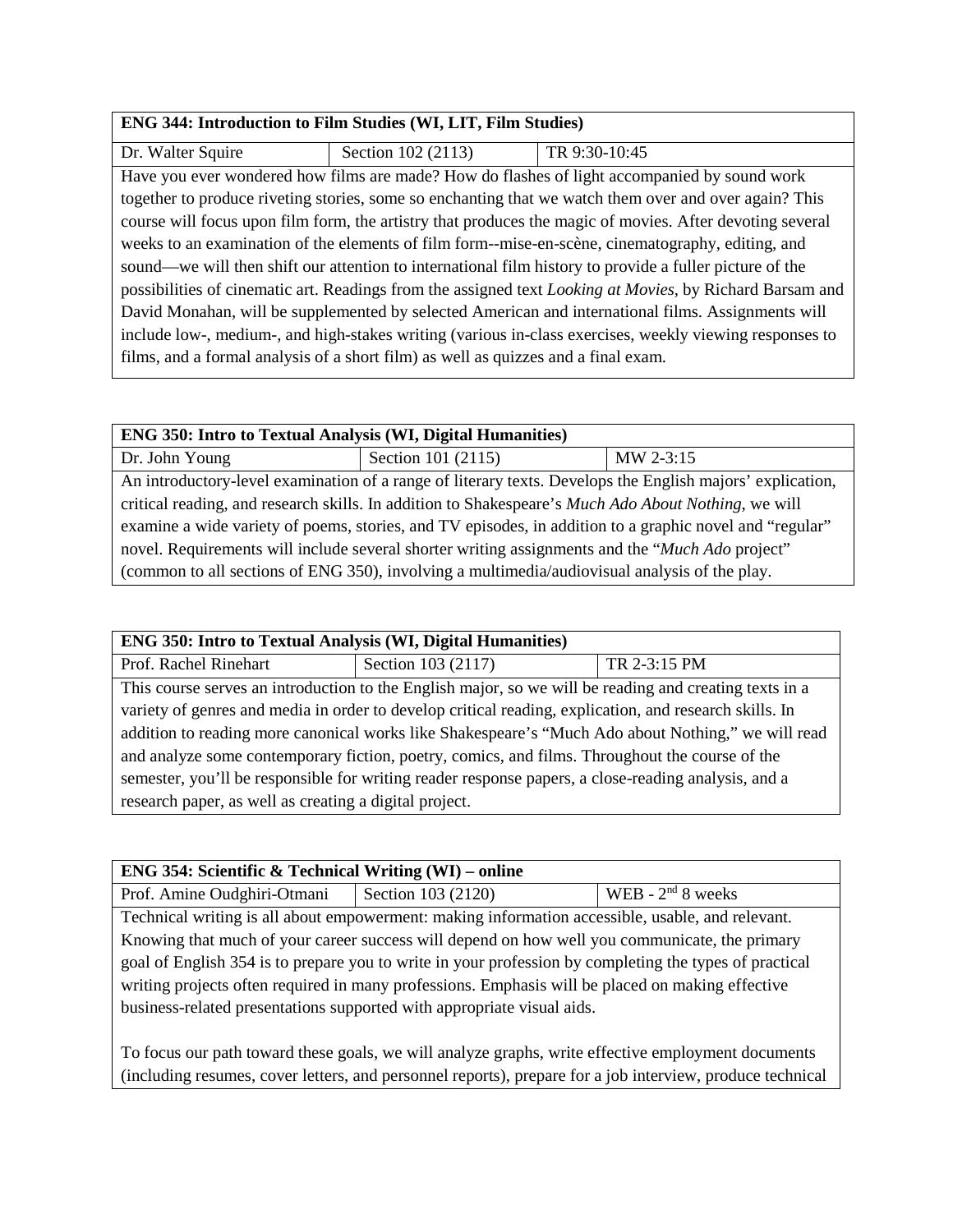documents like reports and formal proposals, and review and practice Standard English grammar as needed and applicable to each assignment.

| <b>ENG 355: Introduction to Critical Theory (WI)</b>                                                       |                                                                                                       |                           |
|------------------------------------------------------------------------------------------------------------|-------------------------------------------------------------------------------------------------------|---------------------------|
| Dr. Puspa Damai                                                                                            | Section 101 (2121) and 102                                                                            | MW: 2-3:15, TR 9:30-10:45 |
|                                                                                                            | (2122)                                                                                                |                           |
| Theme: Enjoying Theory                                                                                     |                                                                                                       |                           |
|                                                                                                            | Is the author really dead? What makes a text literary? Do we indeed live in the prison house of       |                           |
| language? Is there nothing outside the text? Is meaning really arbitrary and undecidable? What is          |                                                                                                       |                           |
| distinct about women's writing? Can "wounds" talk? These are some of the questions we will raise and       |                                                                                                       |                           |
| try to find answers to in this course by reading a number of short pieces by theorists such as Roland      |                                                                                                       |                           |
| Barthes, Michel Foucault, Cathy Caruth, Eve Sedgwick, and Jacques Derrida. Our goal is to be familiar      |                                                                                                       |                           |
| with the critical vocabulary of theories including affect theory, deconstruction, eco-criticism, feminism, |                                                                                                       |                           |
| Marxism, post-colonialism, queer theory and trauma theory. We will also practice application of theory     |                                                                                                       |                           |
|                                                                                                            | to literature. Assignments will include a few short conceptual papers, leading class discussions, and |                           |
| two application papers                                                                                     |                                                                                                       |                           |

| <b>ENG 355: Introduction to Critical Theory (WI)</b>                                                      |                                                                                                          |               |
|-----------------------------------------------------------------------------------------------------------|----------------------------------------------------------------------------------------------------------|---------------|
| Dr. Margaret Sullivan                                                                                     | Section 103 (2123)                                                                                       | TR 12:30-1:45 |
|                                                                                                           | This course will introduce significant trends in literary theory; no prior knowledge of theory is        |               |
|                                                                                                           | expected. Students will learn how to identify underlying theoretical concepts in literary criticism as   |               |
|                                                                                                           | well as how to integrate theory and criticism into their own writing. Most of our class will examine     |               |
|                                                                                                           | twentieth and twenty-first century theoretical movements that continue to shape the study of literature, |               |
| film and culture in the twenty-first century. We'll consider gender theory, for example, as well as queer |                                                                                                          |               |
| theory, deconstruction, animal studies, and psychoanalytic criticism. We'll also read several works of    |                                                                                                          |               |
| literature, ones that help to work through our theoretical concepts. Literary authors will include James  |                                                                                                          |               |
| Joyce, Carson McCullers, Flannery O'Connor, Emma Donoghue, and Franz Kafka.                               |                                                                                                          |               |
| Probable assignments include short reading response papers, a proposal, and a major researched essay,     |                                                                                                          |               |
| in which students which explore a range of critical approaches to a literary text of their own choosing.  |                                                                                                          |               |
|                                                                                                           |                                                                                                          |               |

| <b>ENG 360: Introduction to Creative Writing (WI)</b>                                                    |                                                                                                          |           |
|----------------------------------------------------------------------------------------------------------|----------------------------------------------------------------------------------------------------------|-----------|
| Dr. Forrest Roth                                                                                         | Section 102 (2125)                                                                                       | MW 2-3:15 |
|                                                                                                          | Creative Writing has long been one of the most satisfying ways for all writers to explore their world    |           |
|                                                                                                          | and share their unique vision of it to a particular audience— the first tricky part being how to get     |           |
| started down the path. As an introductory workshop to help you begin learning about and developing       |                                                                                                          |           |
| your skills, this course will allow you to engage the conventions of different literary genres while, at |                                                                                                          |           |
| the same time, formulating your own ideas about how to work with or against those conventions to         |                                                                                                          |           |
| fulfill your aesthetic vision on the page. Towards that end, in addition to reading various creative and |                                                                                                          |           |
|                                                                                                          | critical works by other contemporary authors, as well as exploring the kind of creative writing done     |           |
|                                                                                                          | today in on-line journals, you will develop workshop drafts to be shared with the class by doing smaller |           |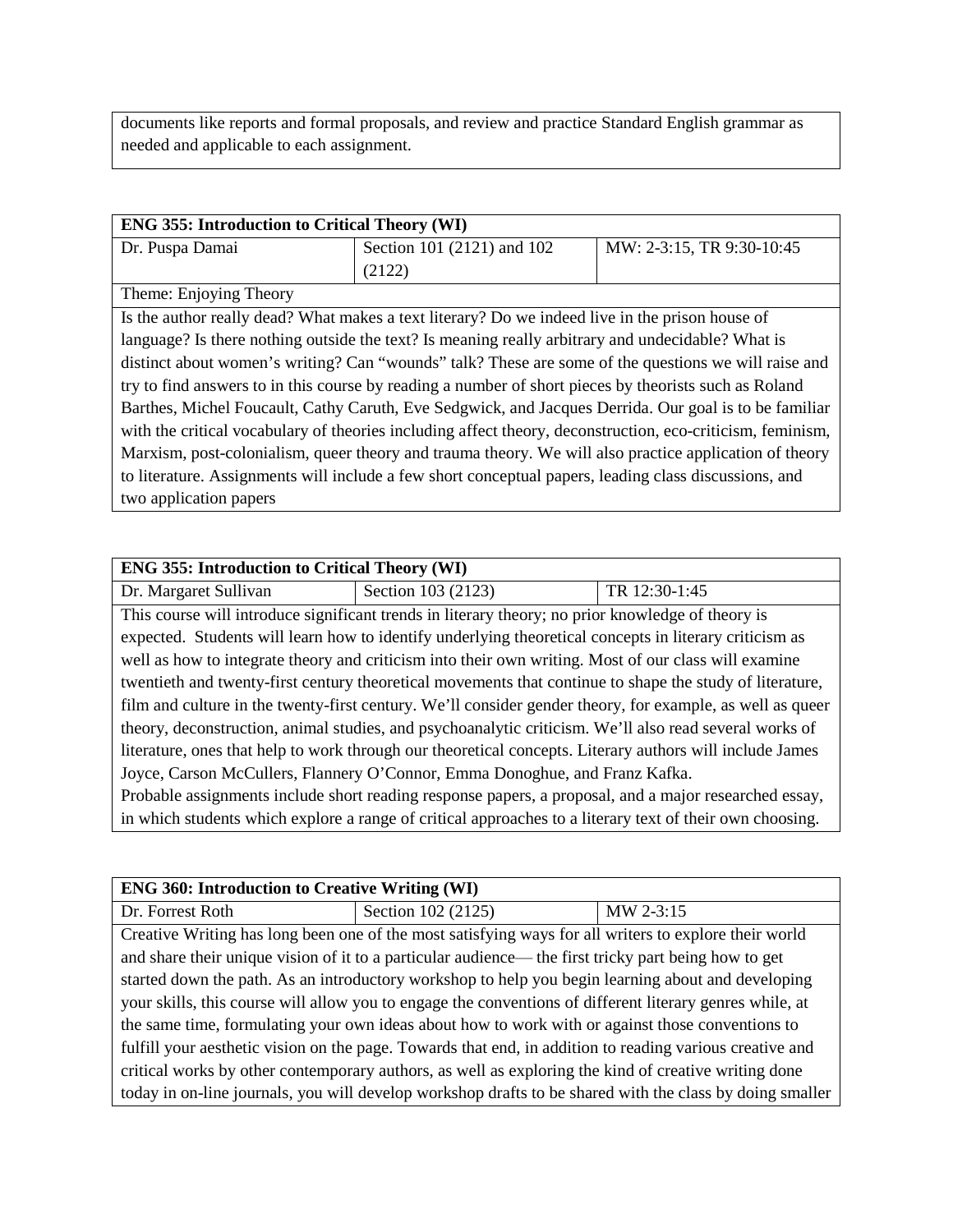exercises in the forms we will pursue, eventually accomplishing a full portfolio containing your own poetry, fiction and non-fiction that reflects a detailed personal writing philosophy.

#### **ENG 379: Intermediate Creative Nonfiction**

| Dr. Rachael Peckham | Section 101 (2130) | MW 4-5:15 |
|---------------------|--------------------|-----------|

In this intermediate-level creative writing course, students will gain practice writing within the genre of creative nonfiction. Along the way, we'll explore—both in our reading and our writing—the ways in which creative nonfiction purposefully borrows techniques and approaches from other genres as it attempts to represent *truth*. We'll also discuss how the published works we'll read for class might inform a students' work within the subgenres of creative nonfiction. Note: This class is structured as a workshop, meaning the bulk of the writing we discuss in class will be student-authored, in addition to our regular discussion of the assigned texts.

#### **ENG 415: Victorian Poetry (WI)**

Dr. Jill Marie Treftz | Section 101 (2134) | TR 9:30-10:45

Don't let the dry title fool you. This is a tour of some of the darkest and strangest corners of the Victorian psyche. From poems narrated by murderers and prostitutes to a poet who actually robbed his own wife's grave, the Victorian period is the go-to place for the bizarre, macabre, and perverse. We'll read Tennyson and the Brownings, Swinburne and the Rossettis, and poets like Amy Levy, Augusta Webster, and Gerard Manley Hopkins (who aren't plural because they were the only poets in their families). If you're lucky, you might even get a chance to read the jaw-dropping work of the man who is universally considered to be the worst poet in the English language. But you have to take the class to find out his name.

Discussion-based, with a mix of traditional essays and project-based assignments.

| ENG 423: American Literature 1865-1914 (WI, LIT) – online                                             |                                                                                                       |            |
|-------------------------------------------------------------------------------------------------------|-------------------------------------------------------------------------------------------------------|------------|
| Dr. Jim Riemer                                                                                        | Section 101 (2135)                                                                                    | <b>WEB</b> |
|                                                                                                       | The period from 1865 to 1914 was a time of immense political, economic, social and cultural change in |            |
|                                                                                                       | the United States. In this class you will be studying the diverse literary responses to those changes |            |
|                                                                                                       | including how these texts illustrate and examine issues of gender and race, immigration and the       |            |
| immigrant experience, class conflict, American identity, war and empire. To arrive at a complex and   |                                                                                                       |            |
| rich understanding of these issues, you will be reading a wide range of texts. So alongside canonical |                                                                                                       |            |
| texts by writers such as Mark Twain, Kate Chopin, Stephen Crane, Charles Chesnutt, and Sui Sin Far,   |                                                                                                       |            |
| you will be studying a diverse group of non-canonical texts including several popular dime novels,    |                                                                                                       |            |
|                                                                                                       | reports by war correspondents during the Spanish-American war, as well as newspaper and magazine      |            |
|                                                                                                       | editorials and speeches from the period to contextualize your reading of the literary texts.          |            |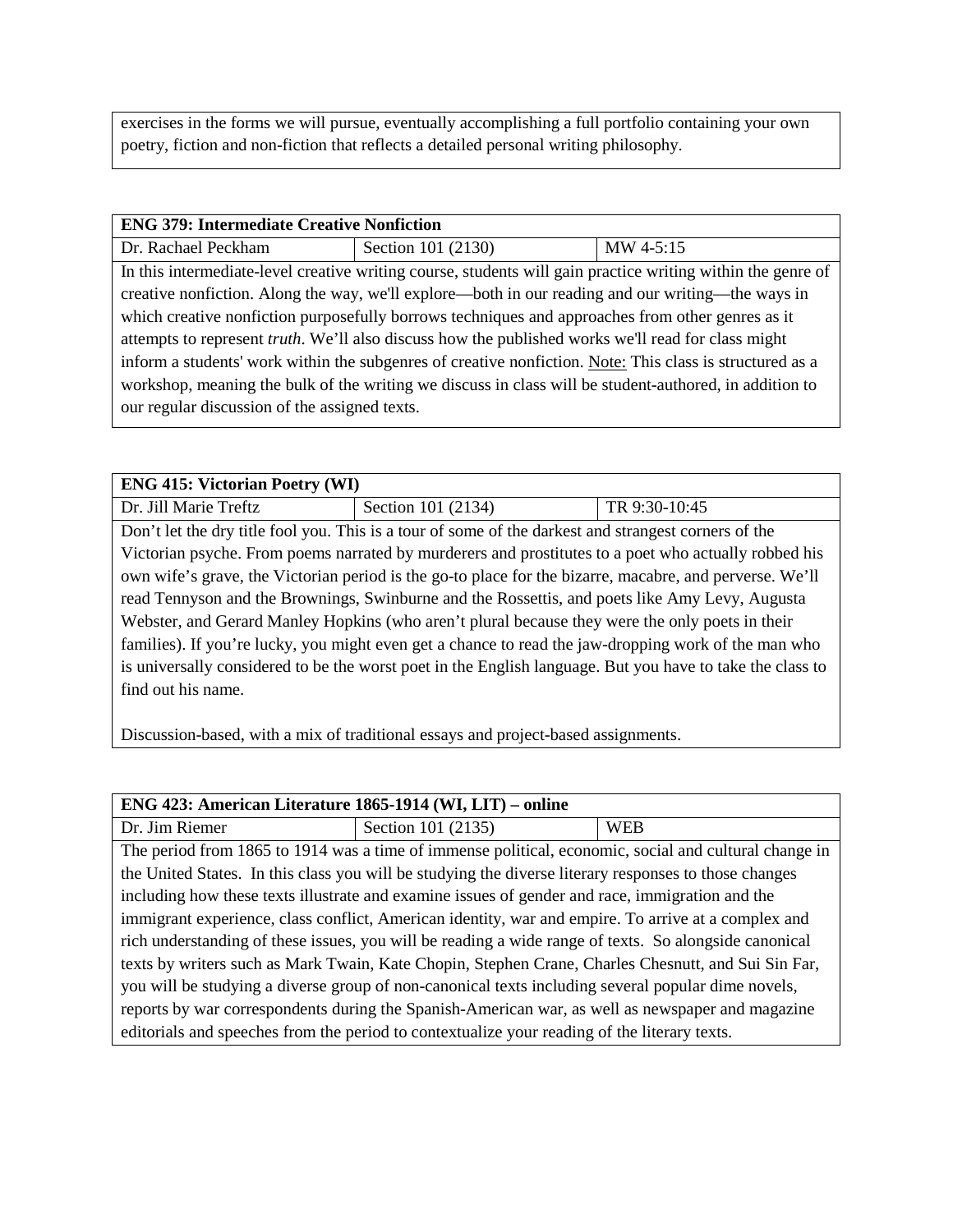| <b>ENG 427: Studies in Authors or Genre (LIT)</b>                                                         |                                                                                                                    |             |  |
|-----------------------------------------------------------------------------------------------------------|--------------------------------------------------------------------------------------------------------------------|-------------|--|
| Dr. Jana Tigchelaar                                                                                       | Section 101 (2136)                                                                                                 | TR 11-12:15 |  |
| The Slave Narrative                                                                                       |                                                                                                                    |             |  |
|                                                                                                           | Growing out of autobiography and sentimental literature as well as antislavery and abolitionist                    |             |  |
| discourses, the African American slave narrative functions as an important critique of slavery's innate   |                                                                                                                    |             |  |
| perversity and inhumanity as well as the contradictions and failures of American democratic and           |                                                                                                                    |             |  |
| religious ideals. This course will trace the genre's emergence and development in cultural context        |                                                                                                                    |             |  |
| while identifying the essential patterns and motifs that structure the form. We will read classics in the |                                                                                                                    |             |  |
| genre, including Harriet Jacobs' Incidents in the Life of a Slave Girl and Frederick Douglass'            |                                                                                                                    |             |  |
|                                                                                                           | <i>Narrative</i> , consider "neo-slave narratives," including Toni Morrison's <i>Beloved</i> , view and analyze at |             |  |

least one film adaptation or portrayal of a slave narrative, and read critical articles and chapters to help us contextualize and analyze our primary materials. Assignments will include short response papers, a critical reflection assignment, and a final seminar paper.

| English 430: Young Adult Literature (MC, LIT)                                                               |                    |          |
|-------------------------------------------------------------------------------------------------------------|--------------------|----------|
| Dr. Megan Marshall                                                                                          | Section 101 (2137) | W 5:30-8 |
| This course will focus on the study of literature written primarily for adolescent and middle-grade         |                    |          |
| readers. Using a variety of critical lenses, we will focus on novels (and in some cases, their filmic or    |                    |          |
| small screen adaptations) that address coming-of-age, family, and the tenuous nature of identity. We        |                    |          |
| will also investigate how these stories serve to represent and portray diverse cultural, ethnic, and social |                    |          |
| perspectives across different regions of the United States as well as other parts of the world.             |                    |          |

| <b>ENG 432: Contemporary Literature (WI, LIT)</b>                                                          |                                                                                                              |          |
|------------------------------------------------------------------------------------------------------------|--------------------------------------------------------------------------------------------------------------|----------|
| Dr. John Young                                                                                             | Section 101 (2138)                                                                                           | W 5:30-8 |
| Trending Now: Current Forms of Fiction                                                                     |                                                                                                              |          |
|                                                                                                            | This course will investigate various media through which we encounter fiction now, including                 |          |
|                                                                                                            | streaming services, podcasts, websites, and the data-retrieval devices known as books. Building on           |          |
|                                                                                                            | several readings in contemporary narrative theory, we will ask how the episode and the chapter work          |          |
| differently and/or similarly as units of narrative. Texts will include short-story collections (Viet Thanh |                                                                                                              |          |
| Nguyen's The Refugees, Siobhan Fallon's You Know When the Men Are Gone), novels constructing               |                                                                                                              |          |
|                                                                                                            | themselves as collections of divergent narratives (Jennifer Egan's A Visit from the Goon Squad,              |          |
|                                                                                                            | Cristina Henríquez's The Book of Unknown Americans); Netflix shows (Maniac, Dark); and a narrative           |          |
| podcast (TBD by class vote). Requirements will include a research project (which might comprise a          |                                                                                                              |          |
|                                                                                                            | website, a podcast, a Pinterest page, or a video essay, in addition to a conventional paper), brief in-class |          |
|                                                                                                            | presentation; a shorter theoretical application; and weekly responses.                                       |          |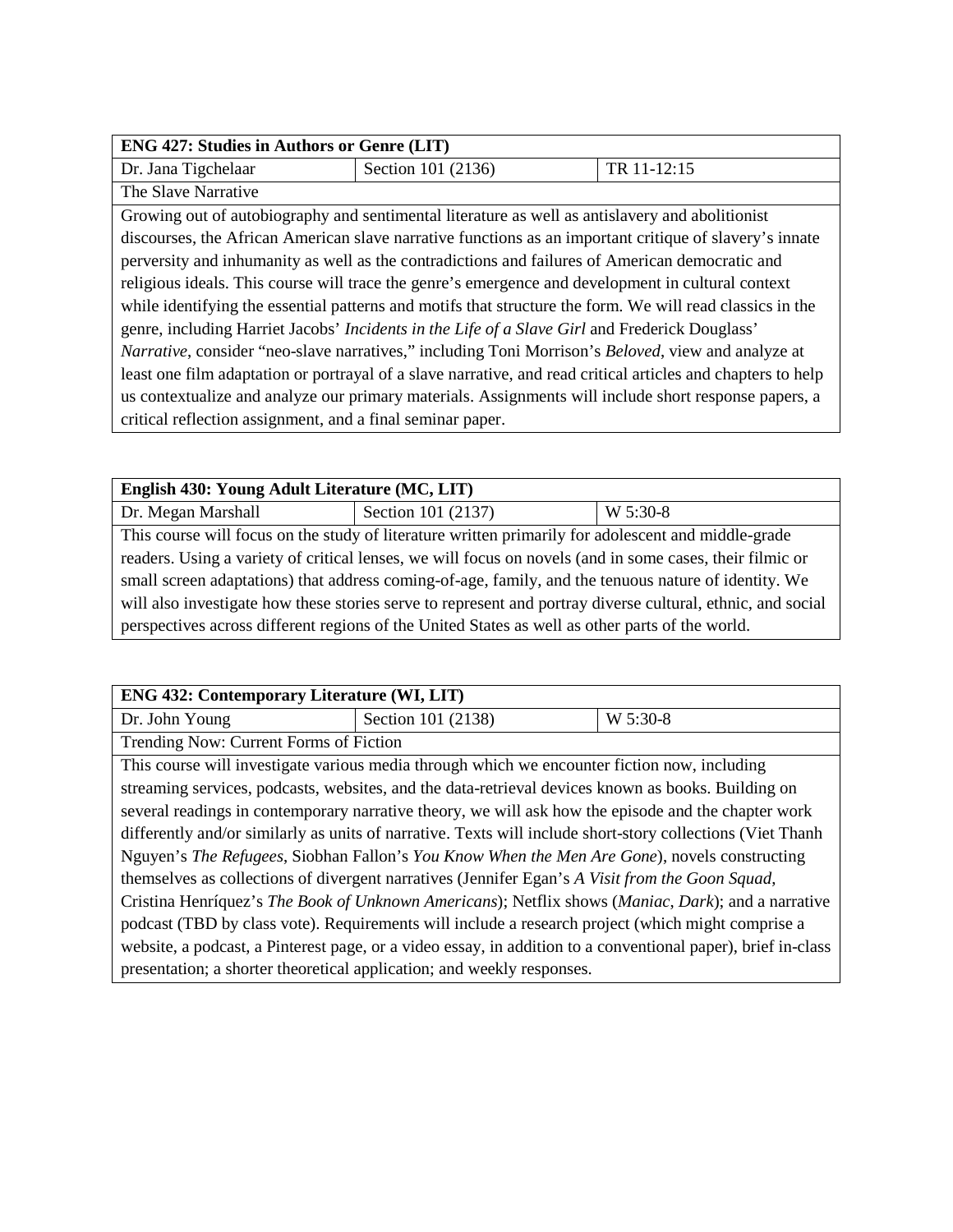| ENG 440: Selected Topics in Film (WI, LIT)                                                                     |                                                                                                          |              |
|----------------------------------------------------------------------------------------------------------------|----------------------------------------------------------------------------------------------------------|--------------|
| <b>Britton Lumpkin</b>                                                                                         | Section 101 (2139)                                                                                       | MW 4-5:15 pm |
| <b>CHRISTMAS/HOLIDAY FILMS</b>                                                                                 |                                                                                                          |              |
|                                                                                                                | While the instructor of this course is a real Scrooge, the impact of the holiday season and Christmas    |              |
|                                                                                                                | movies on our culture is undeniable. With that in mind, this course will examine and discuss a number    |              |
| of classic and contemporary holiday films set around the yuletide season that will likely include It's a       |                                                                                                          |              |
| Wonderful Life, Miracle on 34 <sup>th</sup> Street, A Christmas Carol, A Christmas Story, Home Alone, Die Hard |                                                                                                          |              |
|                                                                                                                | and a selection of animated Christmas specials. As a class, we will consider the Christmas film in terms |              |
|                                                                                                                | of tropes, themes, commerce, morality and how the holiday season is co-opted in various film genres      |              |
|                                                                                                                | such as the romantic comedy, melodrama, the musical, and the action film. Major assignments will         |              |
|                                                                                                                | include a class presentation, a midterm essay, an annotated bibliography, a 10-12 page final critical    |              |
| essay, and a Christmas party final.                                                                            |                                                                                                          |              |

| ENG 442: Gender and Sexuality in Film (WI, SS, WS, LIT, FS)                                              |                                                                                                          |                                                                                                            |
|----------------------------------------------------------------------------------------------------------|----------------------------------------------------------------------------------------------------------|------------------------------------------------------------------------------------------------------------|
| Dr. Walter Squire                                                                                        | Section 101 (2140)                                                                                       | $T$ 4-6:20                                                                                                 |
|                                                                                                          | In this class we will study the history of gender and sexuality in cinema, examine the presentation of   |                                                                                                            |
|                                                                                                          | various genders and sexualities within motion pictures, analyze the depiction of gender and sexuality in |                                                                                                            |
|                                                                                                          |                                                                                                          | genre films, and focus upon the enhancement of writing skills and strategies. In addition, we will look at |
|                                                                                                          |                                                                                                          | various sources of film production, including popular American movies, independent films, international    |
| cinema, the avant-garde, and underground films. Class sessions will be devoted to a mixture of lecture,  |                                                                                                          |                                                                                                            |
| screening of short films and clips from feature-length films, discussion of assigned films and articles, |                                                                                                          |                                                                                                            |
|                                                                                                          |                                                                                                          | andwriting exercises. Assignments will include a presentation, quizzes, a researched essay, and responses  |
|                                                                                                          | to assigned films. Selected films will include some of the following: Female, Singin' in the Rain,       |                                                                                                            |
|                                                                                                          | Cabaret, The Rocky Horror Picture Show, Carrie, The Piano, Go Fish, Tangerine, Boys Don't Cry, Boy       |                                                                                                            |
|                                                                                                          | Meets Girl, Pariah, Appropriate Behavior, Moonlight, Goodbye Gauley Mountain, Her, Paris Is              |                                                                                                            |
|                                                                                                          | Burning, But I'm a Cheerleader, Secretary, and Brokeback Mountain.                                       |                                                                                                            |

| ENG 445: Screenwriting (WI, HUM, LIT)                                                                    |                                                                                                   |          |
|----------------------------------------------------------------------------------------------------------|---------------------------------------------------------------------------------------------------|----------|
| Prof. Ian Nolte                                                                                          | Section 101 (2141)                                                                                | W 6:30-9 |
|                                                                                                          | In this course, we will write screenplays for short films. We will study professional screenplay  |          |
|                                                                                                          | formatting and structure and how to tailor storytelling for the screen. We will study a published |          |
| screenplay and the completed film to understand the connections between screenwriting and film           |                                                                                                   |          |
| production. We will write screenplay exercises that focus on dialogue and visual storytelling,           |                                                                                                   |          |
| screenplays for five minute shorts, and screenplays for longer twenty minute shorts. We will explore     |                                                                                                   |          |
| the challenges and benefits of writing for zero-budget or student productions. We will also explore film |                                                                                                   |          |
|                                                                                                          | festivals and screenwriting contests as a venue for our screenplays and method of networking with |          |
| other filmmakers.                                                                                        |                                                                                                   |          |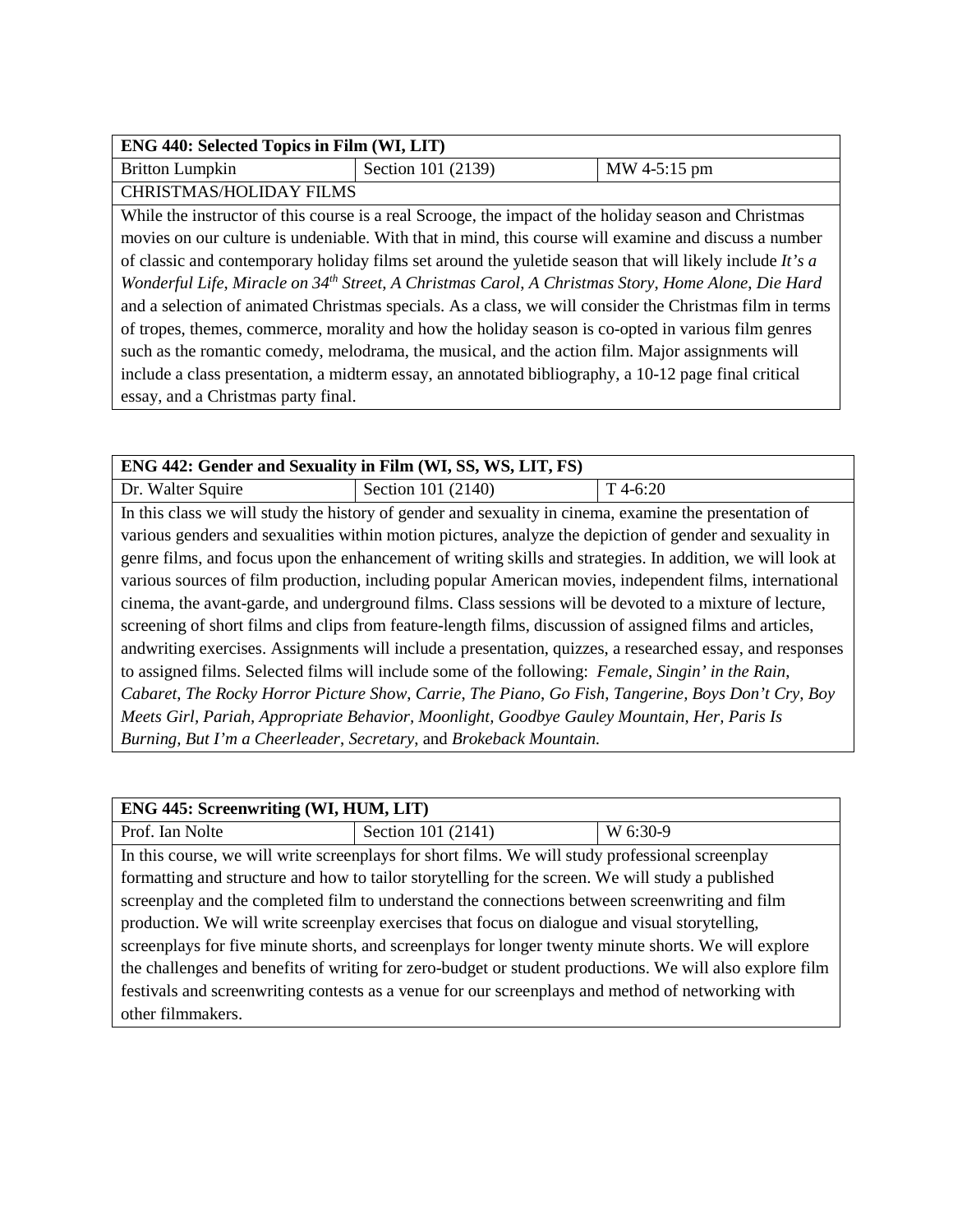#### **ENG 469: Teaching Creative Writing (WI)**

Dr. Joel Peckham JR Section 101 CRN 2143 MW 2:00-3:15

This course is a creative writing pedagogy course aimed at giving you the skills to teach a creative writing course in high school or college. (You do not need to be currently planning to teach to take this course.) In this class, we will work on how to craft a lesson plan, how to execute that lesson plan, how to lead workshops, how to encourage revision on workshop pieces, and how to organize a semester long course. *During the course you will learn by being a creative writing student, reflecting on the process, composing a syllabus, and creating a two-week long unit:* you will create one workshop pieces of your own and revise it. You will also participate in class activities and free writes. *Finally, you will learn by putting your skills into action by* leading the workshop of a peer's piece and planning and leading a day of class. By the end of the semester you will have created a syllabus for a future single or multi-genre creative writing course and a folder of lesson plans and activities.

| <b>ENG 475: Intro to Linguistics</b>                                                                  |                                                                                                           |           |
|-------------------------------------------------------------------------------------------------------|-----------------------------------------------------------------------------------------------------------|-----------|
| Dr. Bob Hong                                                                                          | Section 101 (2145)                                                                                        | TR 4-5:15 |
|                                                                                                       | This course focuses on the influence of contextual meanings (one's writing voice, establishing one's      |           |
|                                                                                                       | authority and status in writing, different academic disciplines, etc.) on the organization of language at |           |
| the levels of words, groups of words, grammar, and the entire text.                                   |                                                                                                           |           |
|                                                                                                       | Some of the questions addressed in this class are: is writing speech written down? If not, what           |           |
| contextual influences affect differences in writing that are not found in speaking? How does our      |                                                                                                           |           |
| understanding of English as a language (i.e., as a set of paradigmatic resources) affect other visual |                                                                                                           |           |
| (multimodal) communications such as pictures in advertisements? Is language use in different          |                                                                                                           |           |
|                                                                                                       | academic disciplines a matter of using different words? Does everyone have equal access to language       |           |
| resources? What linguistic mechanisms account for variations in language proficiency?, etc.           |                                                                                                           |           |
| At the end of the semester, students are expected demonstrate their understanding of the influence of |                                                                                                           |           |
|                                                                                                       | context on language variation and use in their final project with a focus on a functional linguistic      |           |
| analysis of two different text types or genres.                                                       |                                                                                                           |           |

| <b>ENG 476: Structures of the English Language</b>                                                         |                                                                                                         |               |
|------------------------------------------------------------------------------------------------------------|---------------------------------------------------------------------------------------------------------|---------------|
| Prof. Joni Magnusson                                                                                       | Section 101 (2145)                                                                                      | TR 9:30-10:45 |
|                                                                                                            | English 476 is a study of the structures of English grammar, including parts of speech and punctuation, |               |
|                                                                                                            | and of the forms and functions of these grammatical structures. This course investigates how the        |               |
| structures of English grammar are used, learned, and taught by speakers/writers and gives students a       |                                                                                                         |               |
| deeper understanding of the English language through examination of a variety of special topics related    |                                                                                                         |               |
| to the structure of English, including language acquisition, English language learning, dialect variation, |                                                                                                         |               |
| code-switching, and the history of English. This course also allows students to analyze how an             |                                                                                                         |               |
| understanding of each of these special topics informs and affects English education practices and          |                                                                                                         |               |
|                                                                                                            | prompts them to generate philosophies of grammar teaching and learning.                                 |               |